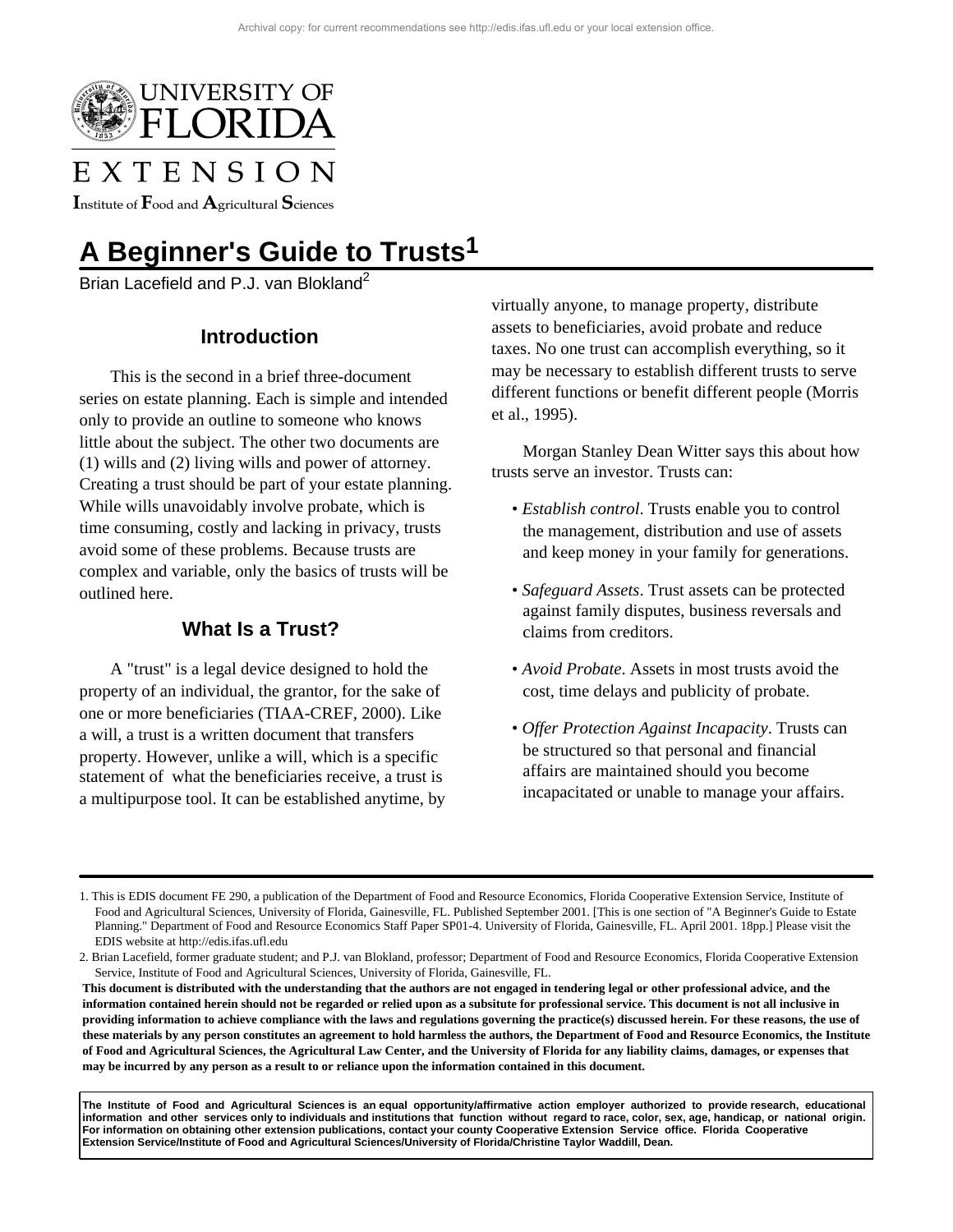#### A Beginner's Guide to Trusts 2

- *Reduce Tax Liabilities*. Assets in certain irrevocable trusts do not count toward your net estate, thus reducing an estate tax liability.
- *Help with Specific Circumstances*. Trusts are often established or updated to help with life-changing events (Morgan Stanley Dean Witter, 2000).

### **How a Trust Works**

You, as the donor or grantor, set up the trust through a lawyer. You name the beneficiaries and the trustees and transfer property to the trust. The beneficiaries are the individuals or organizations that receive the benefits of the trust. The trustees control the property in the trust, manage the trust's investments and oversee payments. You must retitle the property to show it belongs to the trust. The function of a trust is to earn income, pay taxes and distribute benefits (Morris et al., 2000).

In some states it is legal for the donor to also be both trustee and beneficiary of the trust. However, one person can have two roles in a trust as donor/beneficiary, donor/trustee or trustee/beneficiary in all states. It is not uncommon for a separate person or organization to fill each role (Morris et al., 1995).

## **Types of Trusts**

There are many types of trusts. The most common include revocable living trusts, irrevocable trusts, credit shelter trusts, marital trusts, qualified terminable interest property trusts, grantor retained trusts, charitable remainder and lead trusts, life insurance trusts, qualified personal residence trusts and special needs trusts. Of these the most typical are the revocable living trust and the irrevocable trust. Sample forms of each are shown in Tables 1 and 2. Either allows the donor to transfer property to beneficiaries outside the probate process. However, the revocable trust can be changed, whereas an irrevocable trust generally cannot (Shenkman, 1991).

The revocable living trust plays no role while you, as the donor, are alive. You can transfer as much property as you like to the trust without owing gift tax, and you can change the terms of this trust at anytime. After your death, the person you selected as the successor trustee takes control of the trust property and transfers it according to the directions you left in the trust documents (Nolo.com, 2000).

Since a revocable living trust does not eliminate estate taxes, it may be advantageous to also create an irrevocable living trust which does reduce estate duties. However, once you put property into an irrevocable living trust, it is difficult to change things. The same situation applies with beneficiaries. The tax advantages occur because the property transferred to the trust is no longer your property. The trust, not the donor, pays income taxes on what the assets earn. When you die, the trust property is not included in the estate and is therefore excluded from the death tax (Morris et al., 1995).

There are advantages and disadvantages to each type of trust and these depend largely on the individual's situation. Consequently it is usually useful to consult a professional specializing in estate planning to help you decide which trust(s) best suits your financial situation and estate distribution desires.

#### **References**

Morgan Stanley Dean Witter. *Preserving and Transferring Wealth with a Name You Can Trust*. Morgan Stanley Dean Witter Trust FSB. 2000.

Morris, K.M., A.M. Siegel and V.B. Morris. *The Wall Street Journal Guide to Planning Your Financial Future*. New York, NY: Lightbulb Press, Inc. 1995.

Shenkman, Martin M. *The Estate Planning Guide*. New York, NY: John Wiley and Sons, Inc. 1991.

TIAA-CREF. *Taxes and Estate Planning*. New York, NY: TIAA-CREF Library Series. 1999.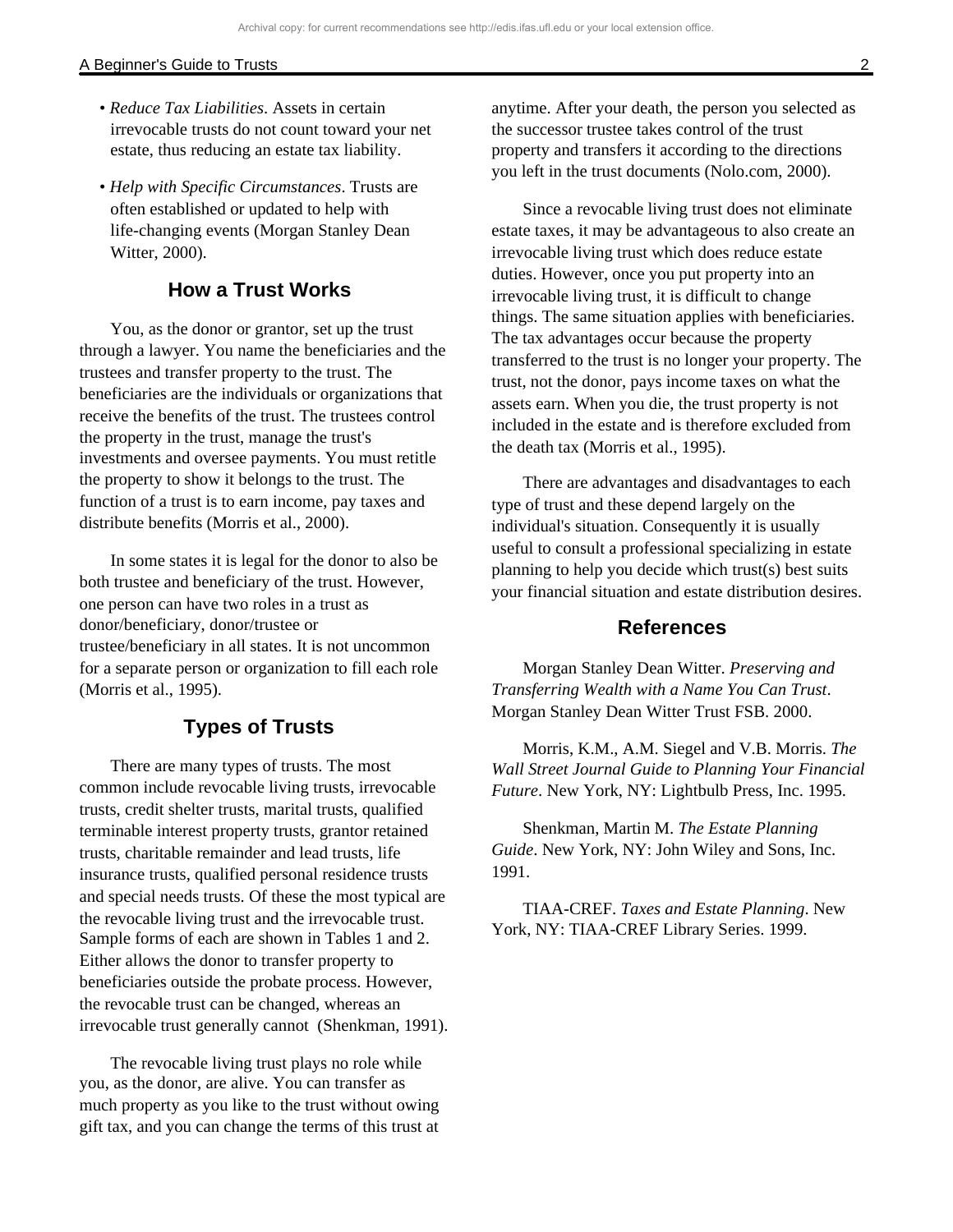#### A Beginner's Guide to Trusts 3

**Table 1.** Sample Irrevocable Trust (The 'Lectric Law Library — http://www.lectlaw.com).

#### **IRREVOCABLE TRUST** (CANNOT BE REVOKED OR CHANGED)

This Irrevocable Trust Agreement is made this [day] day of [month], 20\_\_ [year], between [Name], of [address], City of [city], State of [State], herein referred to as Grantor, and [name], of [address], City of [city], State of [state], herein referred to as Trustee.

In consideration of the mutual covenants and promises set forth herein, Grantor and Trustee agree as follows:

- 1. Transfer of Trust. Grantor herewith assigns, transfers and conveys to Trustee the property described in Exhibit A attached hereto and made a part hereof by this reference, and receipt of such property is hereby acknowledged by Trustee. Such property, hereafter designated the Trust Estate, shall be held by Trustee in Trust for the uses and purposes and on the terms and conditions set forth herein.
- 2. Disposition of Principal and Income. Trustee shall administer and manage the Trust Estate, collect the income therefrom and, after payment of all taxes and assessments thereon and all charges incident to the management thereof, apply and dispose of the net income and the principal of the Trust Estate as follows: [names and addresses of beneficiaries]
- 3. Additions to Trust. Grantor and any other person shall have the right at any time to add property acceptable to Trustee to the this Trust. Such property, when received and accepted by Trustee, shall become part of the Trust Estate.
- 4. Irrevocability of Trust. This trust shall be irrevocable and shall not be revoked or terminated by Grantor or any other person, nor shall it be amended or altered by Grantor or any other person.
- 5. Compensation of Trustee. The original Trustee hereunder, and all Successor Trustees, shall be entitled to reasonable compensation for their services as Trustee.
- 6. Successor Trustees. If [name] [Original Trustee] resigns or is unable to continue to act as Trustee, [name] [Successor Trustee], of [address], City of [city], County of [county], State of [state], is hereby appointed as Successor Trustee.
- 7. Governing Laws. The validity, construction, and effect of this agreement and the Trust created hereunder and its enforcement shall be determined by the laws of the State of [state].

In Witness Whereof, Grantor and Trustee have executed this Agreement on the date above written.

**Grantor** 

**Trustee** 

Witness 1

Successor Trustee

\_\_\_\_\_\_\_\_\_\_\_\_\_\_\_\_\_\_\_\_\_\_\_\_\_\_\_\_\_\_

\_\_\_\_\_\_\_\_\_\_\_\_\_\_\_\_\_\_\_\_\_\_\_\_\_\_\_\_\_\_

Witness 2

The foregoing instrument was acknowledged before me this [day] day of [month], 20[year] by [name] [Grantor], [Name] [Trustee] and [name] [Successor Trustee].

| My commission expires: |  |
|------------------------|--|
| Notary Public:         |  |
| Date:                  |  |

Exhibit A [Separate Page] [Listing of property included in this agreement.]

\_\_\_\_\_\_\_\_\_\_\_\_\_\_\_\_\_\_\_\_\_\_\_\_\_\_\_\_\_\_

\_\_\_\_\_\_\_\_\_\_\_\_\_\_\_\_\_\_\_\_\_\_\_\_\_\_\_\_\_\_

\_\_\_\_\_\_\_\_\_\_\_\_\_\_\_\_\_\_\_\_\_\_\_\_\_\_\_\_\_\_